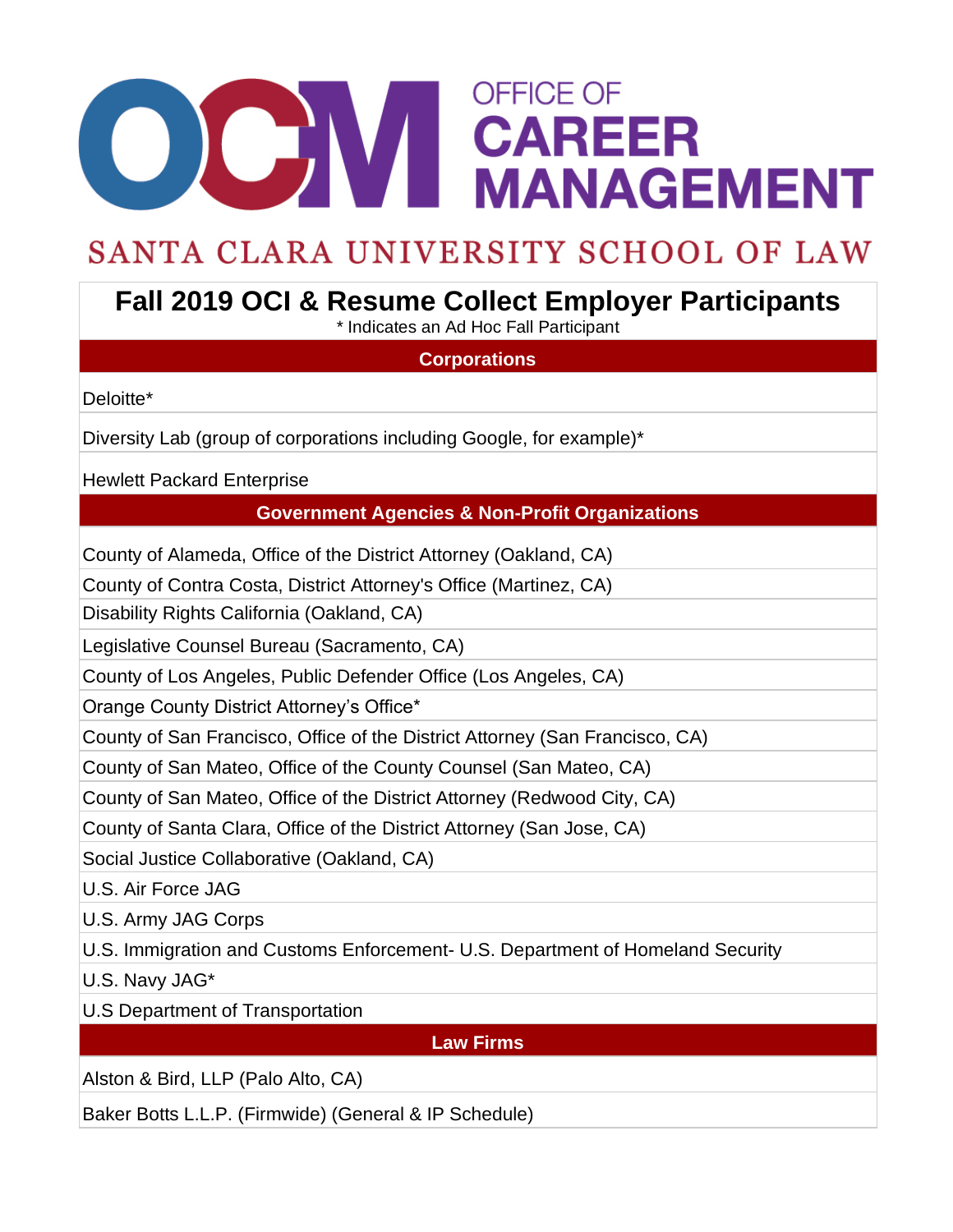| Baker, Manock & Jensen, PC (Fresno, CA)                                 |
|-------------------------------------------------------------------------|
| Cooley LLP (Palo Alto, CA)                                              |
| Dentons US LLP (San Francisco, CA)                                      |
| <b>DLA Piper (Silicon Valley)</b>                                       |
| Duncan, Weinberg, Genzer & Pembroke, P.C.                               |
| <b>Edelson PC</b>                                                       |
| Farjami & Farjami LLP (Mission Viejo, CA)                               |
| Fenwick & West LLP (Mountain View, CA)                                  |
| Finnegan, Henderson, Farabow, Garrett & Dunner LLP (Palo Alto, CA)      |
| Fish & Richardson, P.C. (Redwood City, CA)                              |
| <b>Goodwin LLP</b>                                                      |
| Gordon & Rees, LLP (San Francisco, CA)                                  |
| Hanson Bridgett LLP (San Francisco, CA)                                 |
| Haynes and Boone LLP (Palo Alto CA)                                     |
| Hickman Palermo Becker Bingham LLP (San Jose, CA)                       |
| Jones Day (Palo Alto, CA)                                               |
| Kilpatrick Townsend & Stockton LLP (San Francisco, CA)                  |
| King & Spalding (Silicon Valley / Palo Alto, CA)                        |
| Kirkland & Ellis LLP (Palo Alto, CA)                                    |
| Klein DeNatale Goldner*                                                 |
| Knobbe, Martens, Olson & Bear, LLP* (Irvine, CA)                        |
| Kramer Levin Naftalis & Frankel (Menlo Park, CA)                        |
| Latham & Watkins (San Diego, CA)                                        |
| Levine Bagade Han LLP (Palo Alto, CA)                                   |
| Lewis Roca Rothgerber Christie LLP (Phoenix, AZ)                        |
| Leydig, Voit & Mayer, Ltd.                                              |
| Lonich Patton Ehrlich Policastri, PC (San Jose, CA)                     |
| Lowenstein Sandler LLP (General & Patent Prosecution/IP, Palo Alto, CA) |
| McCormick Barstow LLP (Fresno, CA)                                      |
| McGuireWoods LLP (San Francisco, CA)                                    |